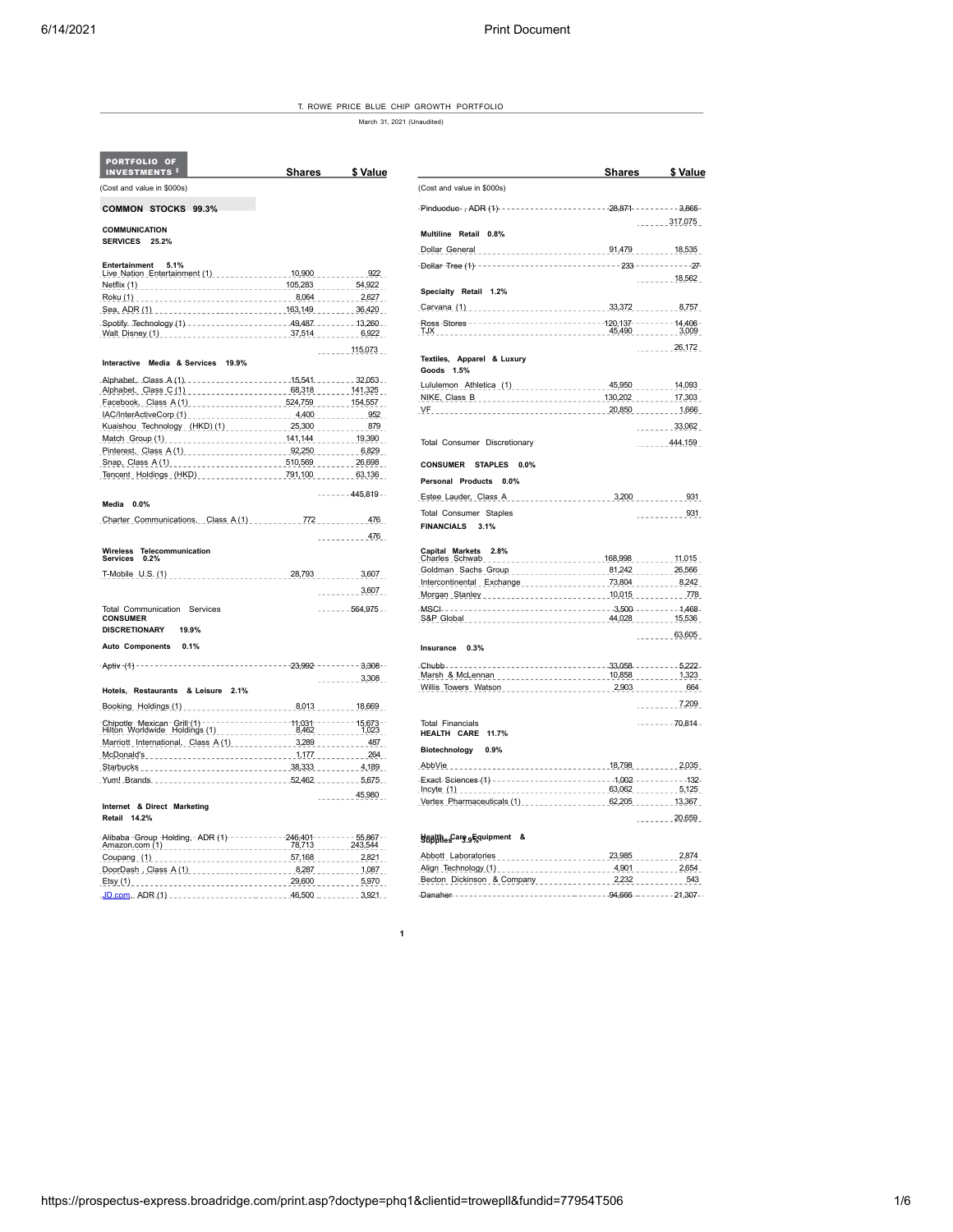|                                                                                                                                           | <b>Shares</b>         | \$ Value                         |                                                              |
|-------------------------------------------------------------------------------------------------------------------------------------------|-----------------------|----------------------------------|--------------------------------------------------------------|
| (Cost and value in \$000s)                                                                                                                |                       |                                  | (Cost and value in \$00                                      |
| DENTSPLY-SIRONA--------------------- 53,700 -------- 3,427--<br>Intuitive_Surgical_(1)_______________________37,195 _________ 27,485      |                       |                                  | $-Equifax------$                                             |
| Stryker __________________________________115,660 ________ 28,172 __                                                                      |                       |                                  | Road & Rail 0.4%                                             |
|                                                                                                                                           |                       | 86,462                           | Kansas City Souther                                          |
| Health Care Providers &<br><b>Services</b><br>5.1%                                                                                        |                       |                                  | -Norfolk -Southern - -<br>Union Pacific                      |
|                                                                                                                                           |                       |                                  |                                                              |
| Centene (1) _________________________________153,063 _______________9,782<br>Cigna                                                        |                       |                                  | Total Industrials & E                                        |
| HCA Healthcare -------------------------82.665 ------- 15.569 -                                                                           |                       |                                  |                                                              |
| Humana                                                                                                                                    |                       |                                  | <b>INFORMATION<br/>TECHNOLOGY</b><br>36.                     |
|                                                                                                                                           |                       | $   114.676$                     | Electronic Equipme<br>& Components<br>0.2                    |
|                                                                                                                                           |                       |                                  | TE Connectivity                                              |
| Health Care Technology<br>0.2%<br>Veeva Systems, Class A (1)                                                                              | $-20,137$ $5,261$     |                                  |                                                              |
|                                                                                                                                           |                       | 5,261                            | IT Services 13.0%                                            |
| Life Sciences Tools & Services 0.8%                                                                                                       |                       |                                  | ANT International, 0                                         |
|                                                                                                                                           |                       |                                  | Date: 6/7/18, Cost !                                         |
| PPD (1)--------------------------------- 56,140 ------- - 2,125 --<br>Thermo Fisher Scientific ____________________35,219 ________ 16,073 |                       |                                  | Automatic Data Pro<br>Fidelity National Info                 |
|                                                                                                                                           |                       | 18,198                           | Fisery $(1)$                                                 |
| <b>Pharmaceuticals</b><br>0.8%                                                                                                            |                       |                                  | Global Payments                                              |
| AstraZeneca, - ADR-(2) - -                                                                                                                | $-------------62,500$ | $-3,108-$                        | Manguent (1) Class /                                         |
|                                                                                                                                           |                       |                                  | PayPal Holdings (1)                                          |
|                                                                                                                                           |                       | $\frac{1}{2}$ = $\frac{17}{291}$ | Shopify, Class A(1)<br>Snowflake, Class A                    |
|                                                                                                                                           |                       | $--- 262,647$                    |                                                              |
| Total Health Care<br>INDUSTRIALS & BUSINESS<br><b>SERVICES</b><br>2.2%                                                                    |                       |                                  | Square, Class A (1)<br>Twilio , Class A (1)<br>Visa, Class A |
| Airlines 0.0%                                                                                                                             |                       |                                  | Wix.com (1)                                                  |
| United Airlines Holdings (1)                                                                                                              | 2.718                 | 156                              | Semiconductors<br>- 8                                        |
| Commercial Services &                                                                                                                     |                       | ------ 156                       | Equipment<br>3.6%                                            |
| Supplies 0.2%                                                                                                                             |                       |                                  | Advanced Micro De                                            |
|                                                                                                                                           |                       |                                  | Applied Materials                                            |
|                                                                                                                                           |                       |                                  | -ASML Holding ----<br>Marvell_Technology_                    |
|                                                                                                                                           |                       | . 5,366                          | Maxim Integrated P                                           |
| Electrical Equipment<br>0.1%                                                                                                              |                       |                                  | Microchip Technolog                                          |
| Generac Holdings (1)                                                                                                                      |                       |                                  | Monolithic Power S                                           |
|                                                                                                                                           |                       | . 1,179. .                       | $N$ VIDIA _ _ _ _ _ _ _ _ _ _<br>QUALCOMM                    |
| Industrial Conglomerates 0.7%                                                                                                             |                       |                                  | Taiwan Semiconduct                                           |
| 507,177 6,659<br>General Electric                                                                                                         |                       |                                  | ADR                                                          |
|                                                                                                                                           |                       |                                  | Texas Instruments                                            |
|                                                                                                                                           |                       |                                  |                                                              |
| Machinery<br>0.2%                                                                                                                         |                       | $   16,623$                      | Software<br>14.8%                                            |
| _________________________________71,922 ______________5,080 __<br>Fortive                                                                 |                       |                                  | Atlassian, Class A (<br>Coupa_Software (1)                   |
| Parker-Hannifin _____________________________1,486 __________ 469 __                                                                      |                       |                                  | Crowdstrike Holding                                          |
|                                                                                                                                           |                       | 5,549                            | DocuSign $(1)$                                               |
| Professional Services 0.6%                                                                                                                |                       |                                  | Fortinet (1)                                                 |
| CoStar_Group (1) __________________________13,595                                                                                         |                       | $-11,174$                        | . Intuit _ _ _ _ _ _ _ _ _ _ _ _                             |

| \$ Value           |                                                                                                                               | Shares         | \$ Value                                  |
|--------------------|-------------------------------------------------------------------------------------------------------------------------------|----------------|-------------------------------------------|
|                    | (Cost and value in \$000s)                                                                                                    |                |                                           |
|                    | -Equifax -                                                                                                                    |                | $-----1.915$                              |
|                    |                                                                                                                               |                | $   13,089$                               |
|                    | Road & Rail 0.4%                                                                                                              |                |                                           |
|                    | Kansas City Southern <b>Communist Communist Communist City</b>                                                                | 3,784          | 999                                       |
|                    | -----------------------21,469 --<br>Norfolk -Southern -<br>Union Pacific                                                      | $   12,370$    | $--- 5,765$<br>2,726<br><b>Contractor</b> |
|                    |                                                                                                                               |                | 9,490                                     |
|                    | Total Industrials & Business Services                                                                                         |                | 51,452                                    |
|                    | <b>INFORMATION<br/>TECHNOLOGY</b><br>36.5%                                                                                    |                |                                           |
|                    | Electronic Equipment,<br>Instruments                                                                                          |                |                                           |
|                    | & Components<br>0.2%                                                                                                          |                |                                           |
|                    | <b>TE Connectivity</b><br><u>.</u>                                                                                            |                | 40,575 5,239                              |
|                    |                                                                                                                               |                | 5,239                                     |
|                    | IT Services 13.0%                                                                                                             |                |                                           |
|                    | ANT International, Class C, Acquisition                                                                                       |                |                                           |
|                    | Date: 6/7/18, Cost \$2,803 (1)(3)(4) ________ 499,643                                                                         |                | 4.032                                     |
|                    | Automatic Data Processing ________________ 13,490 _______ 2,542<br>Fidelity National Information Services 200198 2011/07/2012 |                |                                           |
|                    | Fiserv $(1)$                                                                                                                  | 212,004 25,237 |                                           |
|                    |                                                                                                                               |                | 46,652                                    |
|                    | Mastereard <sub>11</sub> Class A                                                                                              | 146,645        | 52,313                                    |
| $-4,095$<br>10,188 |                                                                                                                               |                |                                           |
|                    |                                                                                                                               |                |                                           |
|                    | Snowflake, Class A (1) 2008 2010 2010 2020 2030 2040 2050 2069 207 208 209                                                    |                |                                           |
|                    |                                                                                                                               | $---5.907$     | $1:341-$<br>3,679                         |
|                    | Visa, Class A                                                                                                                 | 322,613        | $-68,307$                                 |
|                    | Wix.com (1) 23,306                                                                                                            |                | $   6,508$                                |
|                    | <b>Semiconductors</b><br>& Semiconductor                                                                                      |                | 290,917                                   |
|                    | Equipment<br>3.6%                                                                                                             |                |                                           |
|                    | Advanced Micro Devices (1) ____________ 188,255 ______ 14,778                                                                 |                |                                           |
|                    | $23,987$ 3,205<br>Applied Materials                                                                                           |                |                                           |
|                    | ---------------------2,200 -<br>ASML Holding<br>Marvell Technology Group 271,524 13,299                                       |                | $-----4,358$                              |
|                    | Maxim Integrated Products 63,003 5,757                                                                                        |                |                                           |
|                    | Microchip Technology 21,800 21,800 3,384                                                                                      |                |                                           |
|                    |                                                                                                                               |                |                                           |
|                    |                                                                                                                               |                |                                           |
|                    | QUALCOMM<br>-----------------                                                                                                 | $1.472$ 195    |                                           |
|                    | Taiwan Semiconductor Manufacturing,                                                                                           |                |                                           |
|                    | ------------------------- 5,800<br>ADR _                                                                                      |                | 686                                       |
|                    |                                                                                                                               |                |                                           |
|                    |                                                                                                                               |                | 81,440                                    |
|                    | <b>Software</b><br>14.8%                                                                                                      |                |                                           |
|                    | Atlassian, Class A (1) _______________________ 23,455                                                                         |                | 4,943                                     |
|                    |                                                                                                                               |                |                                           |
|                    | Crowdstrike Holdings, Class A (1) _________ 14,200 ______ 2,592                                                               |                |                                           |
|                    | DocuSign (1) ________________________________19,539 ____________3,956                                                         |                |                                           |
|                    | Fortinet (1) 3,854<br>Intuit                                                                                                  |                |                                           |
|                    | .                                                                                                                             | 530363         | 125,944                                   |
|                    | Microsoft Software (1)                                                                                                        |                |                                           |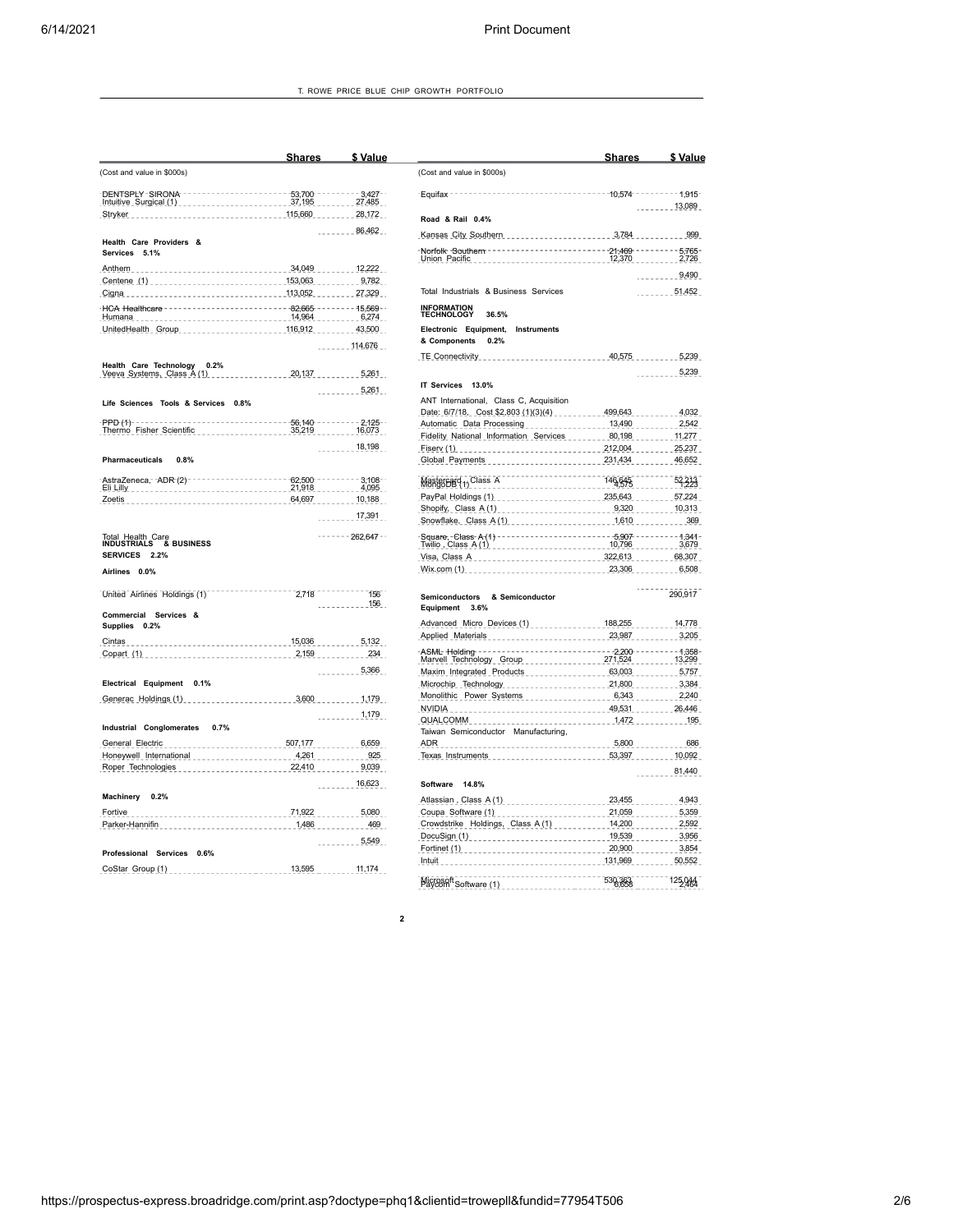T. ROWE PRICE BLUE CHIP GROWTH PORTFOLIO

| <b>Shares</b><br>\$ Value<br><b>Shares</b>                                                                                                                                                                                | \$ Value |
|---------------------------------------------------------------------------------------------------------------------------------------------------------------------------------------------------------------------------|----------|
| (Cost and value in \$000s)<br>(Cost and value in \$000s)                                                                                                                                                                  |          |
| $38.218 - 1$<br>INFORMATION TECHNOLOGY<br>$0.0\%$<br>51,857<br>Software 0.0%<br>Splunk (1) _________________________________73,208<br>9,918                                                                               |          |
| Databricks, Series G, Acquisition Date:<br>Synopsys (1) ____________________________ 69,788<br>. 17,292<br>$4,182$ $742$<br>2/1/21, Cost \$742 (1)(3)(4)<br>29,870<br>7,421<br>Workday, Class A(1) ______________________ |          |
| Zoom Video Communications, Class<br>Total Information Technology                                                                                                                                                          |          |
| 25,075<br>8,056<br><b>Total Convertible Preferred Stocks</b><br>(Cost \$6,122)                                                                                                                                            | 6,122    |
| 331,526<br>.<br>Technology Hardware, Storage &                                                                                                                                                                            |          |
| Peripherals 4.9%<br>RNOPSTWERMS 0.6%<br>889,850 108,695                                                                                                                                                                   |          |
| 108,695<br>$- - - - -$<br>Money Market Funds 0.6%                                                                                                                                                                         |          |
| Total Information Technology<br>817,817<br>T. Rowe Price Government Reserve                                                                                                                                               |          |
| MATERIALS 0.7%<br>Eund, 0.04% (5)(6) _____________________12,951,041 ________ 12,951 _                                                                                                                                    |          |
| Chemicals 0.5%<br>Total Short-Term Investments (Cost                                                                                                                                                                      |          |
| \$12,951)<br>25,983<br>7,279<br>Linde                                                                                                                                                                                     | 12,951   |
| 3,752<br>Sherwin-Williams<br>2,769<br>the contract of the contract of the contract of                                                                                                                                     |          |
| 10,048<br><b>SECURITIESLLENDING</b><br>.<br>Containers & Packaging 0.2%                                                                                                                                                   |          |
| 20,854<br>3,830<br>Avery Dennison<br>INVESTMENTS IN A POOLED<br><b>ACCOUNT THROUGH SECURITIES</b>                                                                                                                         |          |
| 3,830<br>LENDING PROGRAM WITH STATE<br><b>Total Materials</b><br>13,878                                                                                                                                                   |          |
| STREET BANK AND TRUST<br>Total Common Stocks (Cost<br>COMPANY 0.1%                                                                                                                                                        |          |
| 2,226,673<br>\$903,968)<br>Short-Term Funds 0.1%                                                                                                                                                                          |          |
| <b>CONVERTIBLE PREFERRED</b><br>d.downer Price Short-Term Fund,<br>159,375<br>STOCKS 0.3%                                                                                                                                 | 1,594    |
| Total Investments in a Pooled<br>Account through Securities Lending<br><b>CONSUMER DISCRETIONARY</b><br>0.3%<br>Program with State Street Bank and                                                                        |          |
| <b>Trust Company</b><br>$------1,594---$<br>Automobiles 0.3%<br>Rivian Automotive, Series F,<br>Total Securities Lending Collateral<br>Acquisition Date: 1/19/21,                                                         |          |
| (Cost \$1,594)<br>145,997<br>Cost \$5,380 (1)(3)(4)<br>5,380<br>.<br>Total Investments in                                                                                                                                 | 1,594    |
| Securities 100.3%<br>Total Consumer Discretionary<br>5,380<br>(Cost \$924,635)<br>2,247,340<br>\$                                                                                                                         |          |
| Other Assets Less Liabilities (0.3)%                                                                                                                                                                                      | (7, 171) |
| 2,240,169<br>Net Assets 100.0%<br>\$                                                                                                                                                                                      |          |

‡ Shares are denominated in U.S. dollars unless otherwise noted.

(1) Non-income producing

(2) All or a portion of this security is on loan at March 31, 2021.

(3) Level 3 in fair value hierarchy.<br>(4) Security cannot be offered for public resale without first being registered under the Securities Act of 1933 and related rules<br>("restricted security"). Acquisition date represents t costs related to such registration are borne by the issuer. The aggregate value of restricted securities (excluding 144A holdings) at period end amounts to \$10,154 and represents 0.5% of net assets.<br>(6) Seven-day yield<br>(6) Affiliated Companies<br>ADR American Depositary Receipts

HKD Hong Kong Dollar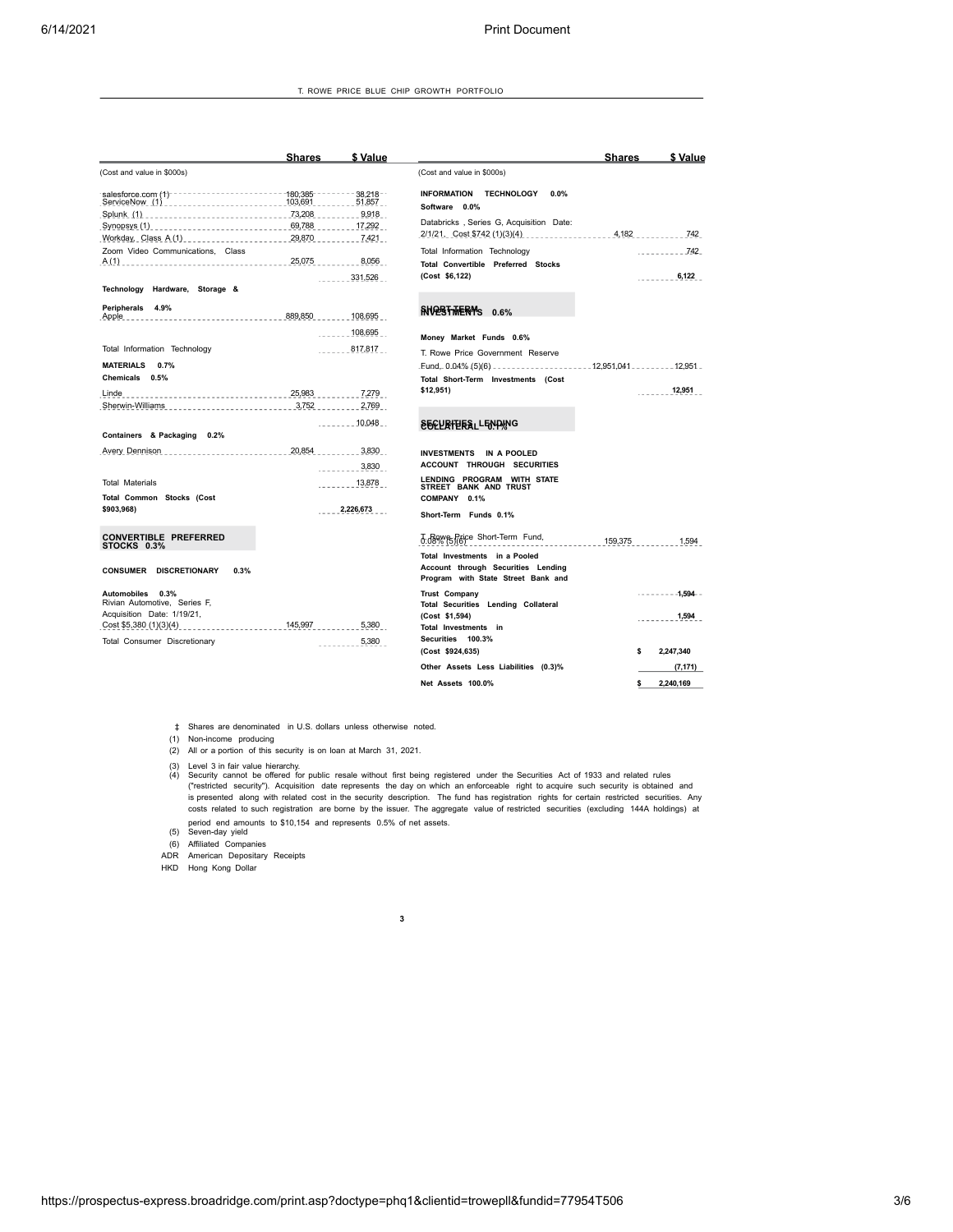## **AFFULLATED COMPANIES**

The fund may invest in certain securities that are considered affiliated companies. As defined by the 1940 Act, an affiliated company is one in which<br>the fund owns 5% or more of the outstanding voting securities, or a c

ନ୍ତା ସମ୍ମାନ୍ୟେନ୍ଦ୍ରଐାଧ୍ୟୁନ୍ନା ଏକ୍ସୋମ୍ୟୁନ୍ସ ଜ୍ୟାତ୍ୟ ଅନ୍ୟର କର୍ମାଣ୍ୟ କରିଥିଲେ କରିଥିଲେ କରିଥିଲେ । Net realized gain (loss), investment income, change in

|                                                                                      | Change in Net       |                                  |                                  |            |  |
|--------------------------------------------------------------------------------------|---------------------|----------------------------------|----------------------------------|------------|--|
|                                                                                      | <b>Net Realized</b> |                                  | <b>Unrealized</b>                | Investment |  |
| <b>Affiliate</b>                                                                     |                     | Gain (Loss)                      | Gain/Loss                        | Income     |  |
| T. Rowe Price Government Reserve Fund, 0.04%<br>T. Rowe Price Short-Term Fund, 0.08% |                     | $\overline{\phantom{m}}$<br>- 39 | $\overline{\phantom{0}}$<br>- 25 | $-+$       |  |
| Totals                                                                               |                     |                                  | $\overline{\phantom{0}}$         | $1+$       |  |

| Investment Schedule<br>Supplementary         |          |          |              |          |
|----------------------------------------------|----------|----------|--------------|----------|
|                                              | Value    | Purchase | <b>Sales</b> | Value    |
| <b>Affiliate</b>                             | 12/31/20 | Cost     | Cost         | 03/31/21 |
| T. Rowe Price Government Reserve Fund, 0.04% | 12.423   | ¤        | ¤            | 12.951   |
| T. Rowe Price Short-Term Fund, 0.08%         | 716      | $\sigma$ | ჾ            | 1,594    |
| Total                                        |          |          |              | 14.545^  |

# Capital gain distributions from mutual funds represented \$0 of the net realized gain (loss).

++ Excludes earnings on securities lending collateral, which are subject to rebates and fees. <sup>+</sup> Investment income comprised \$1 of dividend income and \$0 of interest income.

¤ Purchase and sale information not shown for cash management funds.

^ The cost basis of investments in affiliated companies was \$14,545.

The accompanying notes are an integral part of this Portfolio of Investments.<br>4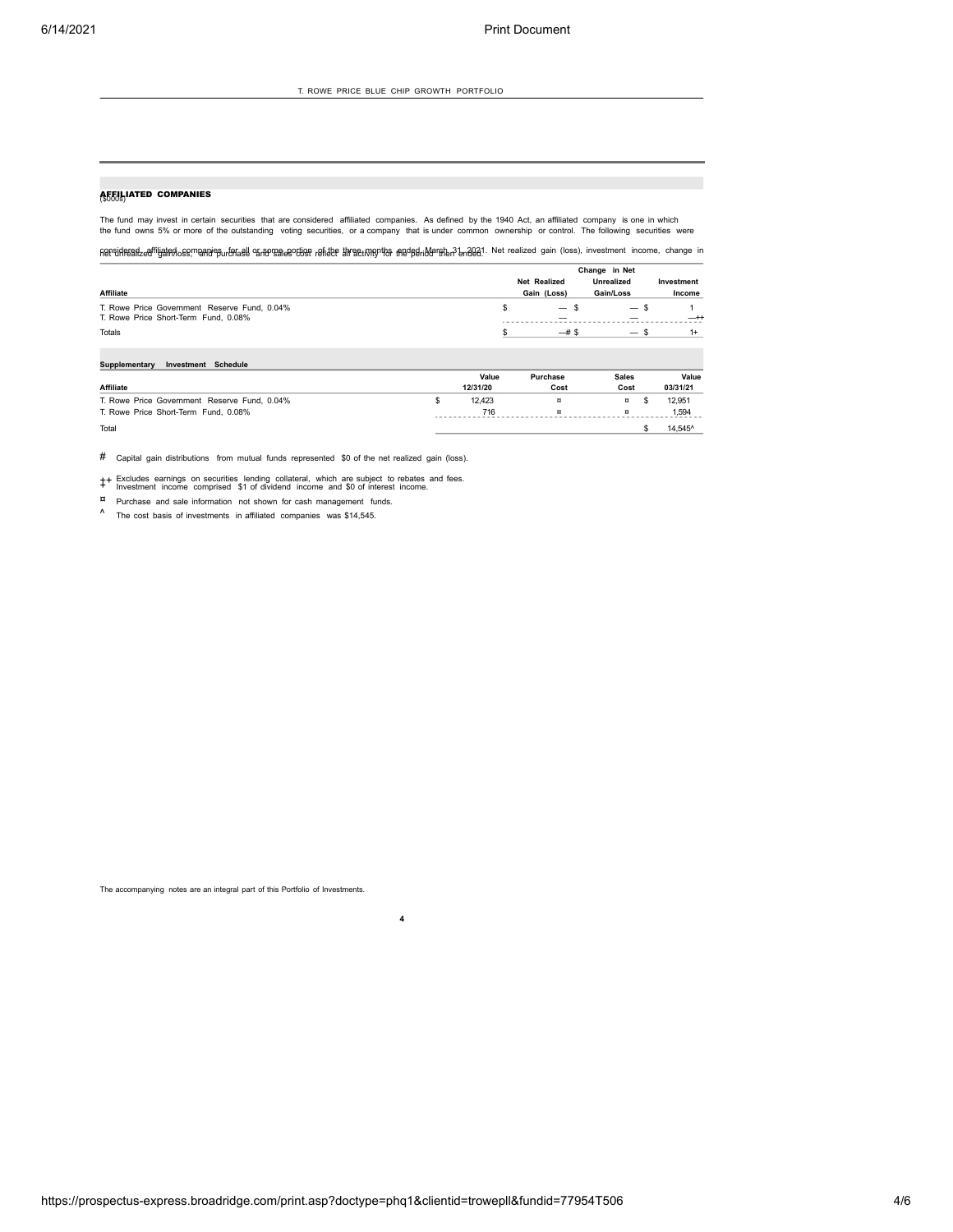T. ROWE PRICE BLUE CHIP GROWTH PORTFOLIO

Unaudited

## NOTES TO PORTFOLIO OF INVESTMENTS

T. Rowe Price Blue Chip Growth Portfolio (the fund) is registered under the Investment Company Act of 1940 (the 1940 Act) as an open-end management investment company and follows accounting and reporting guidance of the Financial Accounting Standards Board *Accounting Standards Codification* Topic 946. The accompanying Portfolio of Investments was prepared in accordance with

accounting pripciples generally accepted in the United States of America (GAAP). For additional information on the fund's significant<br>accounting policies and investment related disclosures, please refer to the funds most r and its prospectus.

## **VALUATION**

Fair Value The fund's financial instruments are valued at the close of the New York Stock Exchange (NYSE), normally 4 p.m. ET,<br>each day the NYSE is open for business, and are reported at fair value, which GAAP defines as t an asset or paid to transfer a liability in an orderly transaction between market participants at the measurement date. The T. Rowe Price Valuation Committee (the Valuation Committee) is an internal committee that has been delegated certain responsibilities by the fund's Board of Directors (the Board) to ensure that financial instruments are appropriately priced at fair value in accordance with GAAP and the 1940 Act. Subject to oversight by the Board, the Valuation Committee develops and oversees pricing-related policies and procedures and approves all fair value determinations. Specifically, the Valuation Committee establishes policies and procedures used in valuing financial instruments, including those which cannot be valued in accordance with normal procedures or using pricing vendors; determines pricing techniques, sources, and persons eligible to effect fair value pricing actions; evaluates the services and performance of the pricing vendors; oversees the pricing process to ensure policies and procedures are being followed; and provides guidance on internal controls and valuation-related matters. The Valuation Committee provides periodic reporting to the Board on valuation matters.

Various valuation techniques and inputs are used to determine the fair value of financial instruments. GAAP establishes the following fair value hierarchy that categorizes the inputs used to measure fair value:

- Level 1 quoted prices (unadjusted) in active markets for identical financial instruments that the fund can accessat the reporting date
- Level 2 inputs other than Level 1 quoted prices that are observable, either directly or indirectly (including, but not limited to, quoted prices for similar financial instruments in active markets, quoted prices for identical or similar financial instruments in inactive markets, interest rates and yield curves, implied volatilities, and credit spreads)

Level 3 – unobservable inputs (including the fund's own assumptions in determining fair value)<br>Observable inputs are developed using market data, such aspublicly available information about actual events or transactions, a

reflect the assumptions that market participants would use to price the financial instrument. Unobservable inputs are those for which

W3Uket usate 30Rd2Ghavailabl&a<sup>an</sup>h sh&hRake!opgAdksingdhe&e\$Ainfanchatia2hn&halkalahl& AB&hh;j2e AB&ugatop@utyahtm3D\$etvaBdEiqiRButs and minimize the use of unobservable inputs. When multiple inputs are used to derive fair value, the financial instrument is assigned to the level within the fair value hierarchy based on the lowest-level input that is significant to the fair value of the financial instrument. Input levels are not necessarily an indication of the risk or liquidity associated with financial instruments at that level but rather the degree of judgment used in determining those values.

**Valuation Techniques** Equity securities, including exchange-traded funds, listed or regularly traded on a securities exchange or in the over-the-counter (OTC) market are valued at the last quoted sale price or, forcertain markets, the official closing price at the time the

valuations are made. OTC Bulletin Board securities are valued at the mean of the closing bid and asked prices. A security that is listed or traded on more than one exchange is valued at the quotation on the exchange determined to be the primary market for such security. Listed securities not traded on a particular day are valued at the mean of the closing bid and asked prices for domestic securities and the last quoted sale or closing price for international securities.

The last quoted prices of non-U.S. equity securities may be adjusted to reflect the fair value of such securities at the close of the NYSE, if the fund determines that developments between the close of a foreign market and the close of the NYSE will affect the value of some or all of its portfolio securities. Each business day, the fund uses information from outside pricing services to evaluate and, if appropriate, decide whether it is necessary to adjust quoted prices to reflect fair value, by reviewing a variety of factors, including developments in foreign markets, the performance of U.S. securities markets, and the performance of instruments trading in U.S. markets that